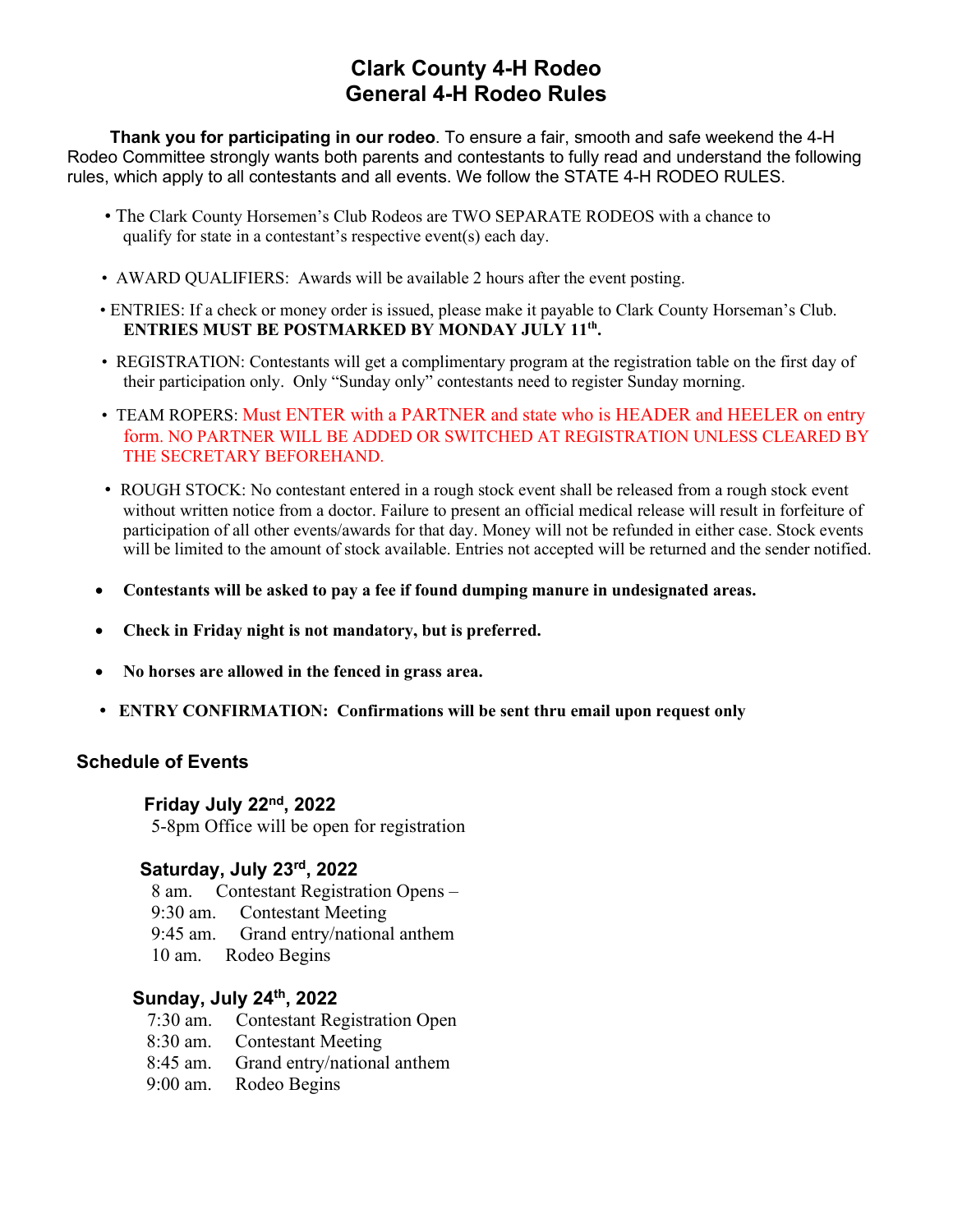# Stalling of Horses

A limited number of stalls will be made available for participants. Stalls must be paid for when entries are sent, in order for the stall to be reserved. All stalls will be reserved under the contestant's name in the order of when the entries were received. Cost to rent a stall is \$25.00 per horse for the weekend. (With a limit of 2 horses max. per stall) Stalling will be at the owners own risk. No security will be provided.

# Limited Camper Hook-ups Available

The Clark County Fairgrounds does have a limited number of electrical camper hookups (20) available for rent. (30 amp). Cost to rent for the weekend is \$40.00. Hookups must be paid in advance, when entries are sent. No spots will be reserved without payment. **You will be assigned a camping spot.**

# For Stalls or Camper Hookups

----------------------------------------------------- cut here -----------------------------------------------------------------

Return the bottom of this page with your contestant registration and the required money amount.

| <b>Contestant Name:</b> |                                         |  |
|-------------------------|-----------------------------------------|--|
| Address:                |                                         |  |
|                         |                                         |  |
|                         |                                         |  |
| ---                     | $\bullet$ $\bullet$ $\bullet$ $\bullet$ |  |

Stalls:  $\frac{1}{N_0 \text{ needed}}$  x \$25.00=

Camper spots:  $\frac{1}{\text{No. needed}}$  x \$40.00=

Total Amount Due:\_\_\_\_\_\_\_\_\_

| For Office Use:       |  |
|-----------------------|--|
| <b>Stall Numbers:</b> |  |
|                       |  |
|                       |  |
|                       |  |
| Camper Spot:          |  |
|                       |  |
| Date received:        |  |
|                       |  |